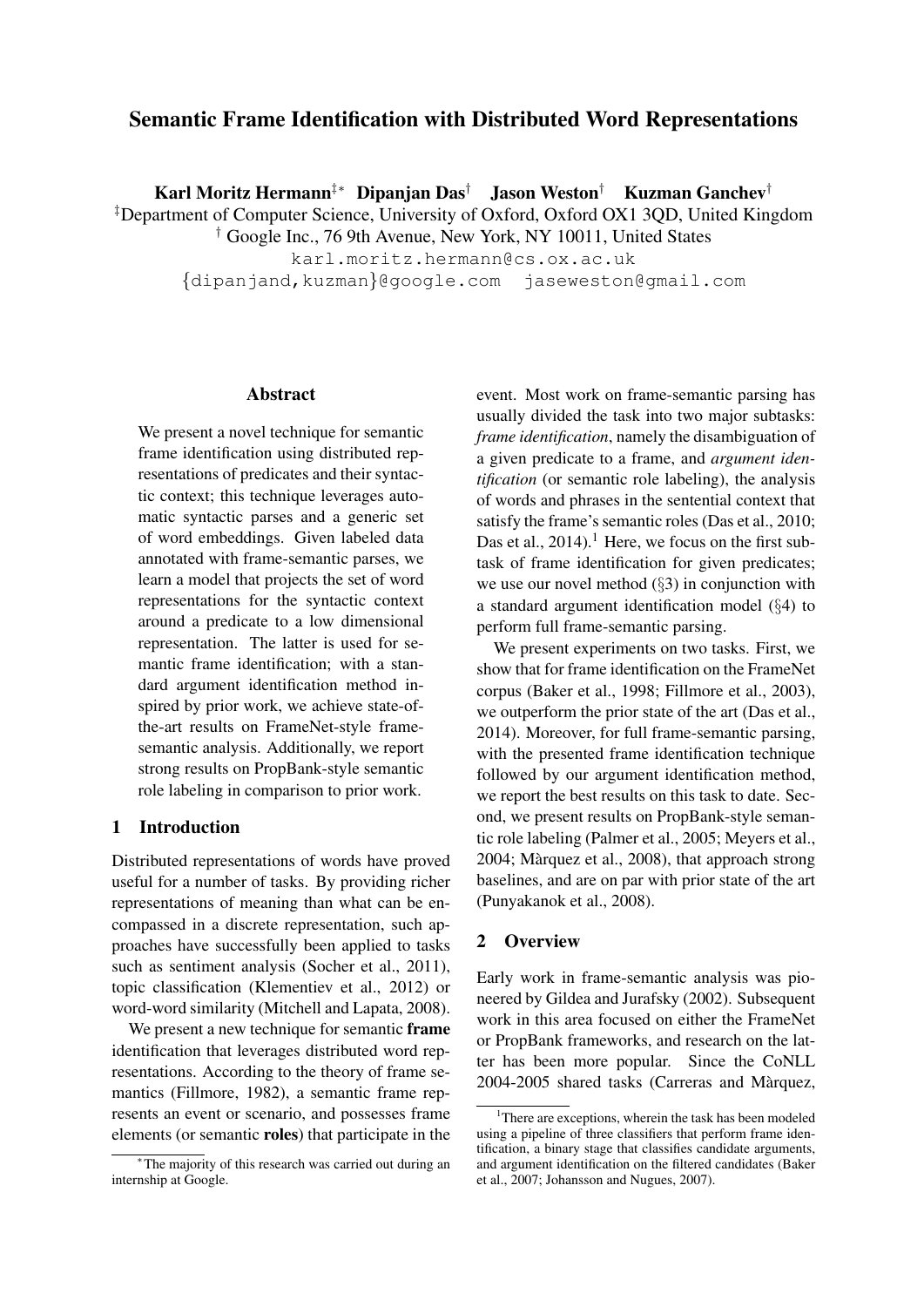

Figure 1: Example sentences with frame-semantic analyses. FrameNet annotation conventions are used in (a) while (b) denotes PropBank conventions.

2004; Carreras and Marquez, 2005) on PropBank ` semantic role labeling (SRL), it has been treated as an important NLP problem. However, research has mostly focused on argument analysis, skipping the frame disambiguation step, and its interaction with argument identification.

#### 2.1 Frame-Semantic Parsing

Closely related to SRL, frame-semantic parsing consists of the resolution of predicate sense into a frame, and the analysis of the frame's arguments. Work in this area exclusively uses the FrameNet full text annotations. Johansson and Nugues (2007) presented the best performing system at SemEval 2007 (Baker et al., 2007), and Das et al. (2010) improved performance, and later set the current state of the art on this task (Das et al., 2014). We briefly discuss FrameNet, and subsequently PropBank annotation conventions here.

FrameNet The FrameNet project (Baker et al., 1998) is a lexical database that contains information about words and phrases (represented as lemmas conjoined with a coarse part-of-speech tag) termed as lexical units, with a set of semantic frames that they could evoke. For each frame, there is a list of associated frame elements (or roles, henceforth), that are also distinguished as core or non-core.<sup>2</sup> Sentences are annotated using this universal frame inventory. For example, consider the pair of sentences in Figure 1(a). COMMERCE BUY is a frame that can be evoked by morphological variants of the two example lexical units *buy*.V and *sell*.V. Buyer, Seller and Goods are some example roles for this frame.

PropBank The PropBank project (Palmer et al., 2005) is another popular resource related to semantic role labeling. The PropBank corpus has verbs annotated with sense frames and their arguments. Like FrameNet, it also has a lexical database that stores type information about verbs, in the form of sense frames and the possible semantic roles each frame could take. There are modifier roles that are shared across verb frames, somewhat similar to the non-core roles in FrameNet. Figure 1(b) shows annotations for two verbs "bought" and "sold", with their lemmas (akin to the lexical units in FrameNet) and their verb frames buy.01 and sell.01. Generic core role labels (of which there are seven, namely A0-A5 and  $(A)$  for the verb frames are marked in the figure.<sup>3</sup> A key difference between the two annotation systems is that PropBank uses a local frame inventory, where frames are predicate-specific. Moreover, role labels, although few in number, take specific meaning for each verb frame. Figure 1 highlights this difference: while both *sell*.V and *buy*.V are members of the same frame in FrameNet, they evoke different frames in PropBank. In spite of this difference, nearly identical statistical models could be employed for both frameworks.

Modeling In this paper, we model the framesemantic parsing problem in two stages: frame identification and argument identification. As mentioned in §1, these correspond to a frame disambiguation stage, $4$  and a stage that finds the various arguments that fulfill the frame's semantic roles within the sentence, respectively. This resembles the framework of Das et al. (2014), who solely focus on FrameNet corpora, unlike this paper. The novelty of this paper lies in the frame identification stage  $(\S 3)$ . Note that this two-stage approach is unusual for the PropBank corpora when compared to prior work, where the vast majority of published papers have not focused on the verb frame disambiguation problem at all, only focusing on the role labeling stage (see the overview paper of Màrquez et al. (2008) for example).

 $2$ Additional information such as finer distinction of the coreness properties of roles, the relationship between frames, and that of roles are also present, but we do not leverage that information in this work.

<sup>3</sup>NomBank (Meyers et al., 2004) is a similar resource for nominal predicates, but we do not consider it in our experiments.

<sup>4</sup> For example in PropBank, the lexical unit *buy*.V has three verb frames and in sentential context, we want to disambiguate its frame. (Although PropBank never formally uses the term lexical unit, we adopt its usage from the frame semantics literature.)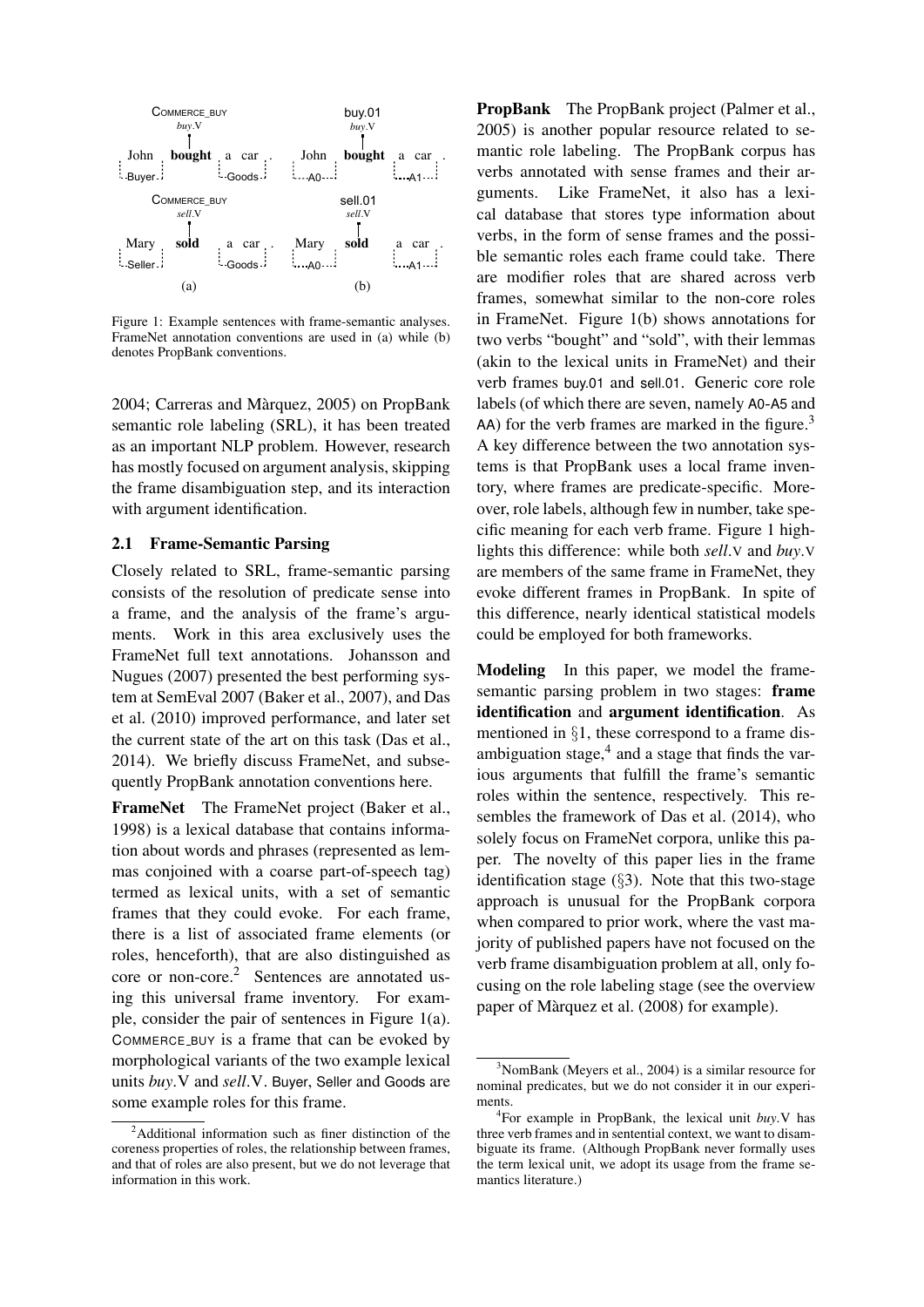#### 2.2 Distributed Frame Identification

We present a model that takes word embeddings as input and learns to identify semantic frames. A word embedding is a distributed representation of meaning where each word is represented as a vector in  $\mathbb{R}^n$ . Such representations allow a model to share meaning between similar words, and have been used to capture semantic, syntactic and morphological content (Collobert and Weston, 2008; Turian et al., 2010, *inter alia*). We use word embeddings to represent the syntactic context of a particular predicate instance as a vector. For example, consider the sentence "He runs the company." The predicate *runs* has two syntactic dependents – a subject and direct object (but no prepositional phrases or clausal complements). We could represent the syntactic context of *runs* as a vector with blocks for all the possible dependents warranted by a syntactic parser; for example, we could assume that positions  $0 \ldots n$  in the vector correspond to the subject dependent,  $n+1... 2n$ correspond to the clausal complement dependent, and so forth. Thus, the context is a vector in  $\mathbb{R}^{nk}$ with the embedding of *He* at the subject position, the embedding of *company* in direct object position and zeros everywhere else. Given input vectors of this form for our training data, we learn a matrix that maps this high dimensional and sparse representation into a lower dimensional space. Simultaneously, the model learns an embedding for all the possible labels (i.e. the frames in a given lexicon). At inference time, the predicate-context is mapped to the low dimensional space, and we choose the nearest frame label as our classification. We next describe this model in detail.

# 3 Frame Identification with Embeddings

We continue using the example sentence from §2.2: "He runs the company." where we want to disambiguate the frame of *runs* in context. First, we extract the words in the syntactic context of *runs*; next, we concatenate their word embeddings as described in §2.2 to create an initial vector space representation. Subsequently, we learn a mapping from this initial representation into a lowdimensional space; we also learn an embedding for each possible frame label in the same lowdimensional space. The goal of learning is to make sure that the correct frame label is as close as possible to the mapped context, while competing frame labels are farther away.

Formally, let  $x$  represent the actual sentence with a marked predicate, along with the associated syntactic parse tree; let our initial representation of the predicate context be  $g(x)$ . Suppose that the word embeddings we start with are of dimension n. Then  $q$  is a function from a parsed sentence x to  $\mathbb{R}^{nk}$ , where k is the number of possible syntactic context types. For example  $q$  selects some important positions relative to the predicate, and reserves a block in its output space for the embedding of words found at that position. Suppose  $q$ considers clausal complements and direct objects. Then  $g: X \to \mathbb{R}^{2n}$  and for the example sentence it has zeros in positions  $0 \ldots n$  and the embedding of the word *company* in positions  $n+1... 2n$ .

 $g(x) = [0, \ldots, 0,$  embedding of *company*.

Section 3.1 describes the context positions we use in our experiments. Let the low dimensional space we map to be  $\mathbb{R}^m$  and the learned mapping be  $M$ :  $\mathbb{R}^{nk} \to \mathbb{R}^m$ . The mapping M is a linear transformation, and we learn it using the WSABIE algorithm (Weston et al., 2011). WSABIE also learns an embedding for each frame label (y, henceforth). In our setting, this means that each frame corresponds to a point in  $\mathbb{R}^m$ . If we have F possible frames we can store those parameters in an  $F \times m$  matrix, one *m*-dimensional point for each frame, which we will refer to as the linear mapping  $Y$ . Let the lexical unit (the lemma conjoined with a coarse POS tag) for the marked predicate be  $\ell$ . We denote the frames that associate with  $\ell$  in the frame lexicon<sup>5</sup> and our training corpus as  $F_\ell$ . WSABIE performs gradient-based updates on an objective that tries to minimize the distance between  $M(g(x))$  and the embedding of the correct label  $Y(y)$ , while maintaining a large distance between  $M(g(x))$  and the other possible labels  $Y(\bar{y})$  in the confusion set  $F_{\ell}$ . At disambiguation time, we use a simple dot product similarity as our distance metric, meaning that the model chooses a label by computing the  $\argmax_{y} s(x, y)$  where  $s(x, y) = M(g(x)) \cdot Y(y)$ , where the argmax iterates over the possible frames  $y \in F_\ell$  if  $\ell$  was seen in the lexicon or the training data, or  $y \in F$ , if it was unseen.<sup>6</sup> Model learning is performed using the margin ranking loss function as described in

<sup>&</sup>lt;sup>5</sup>The frame lexicon stores the frames, corresponding semantic roles and the lexical units associated with the frame.

<sup>&</sup>lt;sup>6</sup>This disambiguation scheme is similar to the one adopted by Das et al. (2014), but they use unlemmatized words to define their confusion set.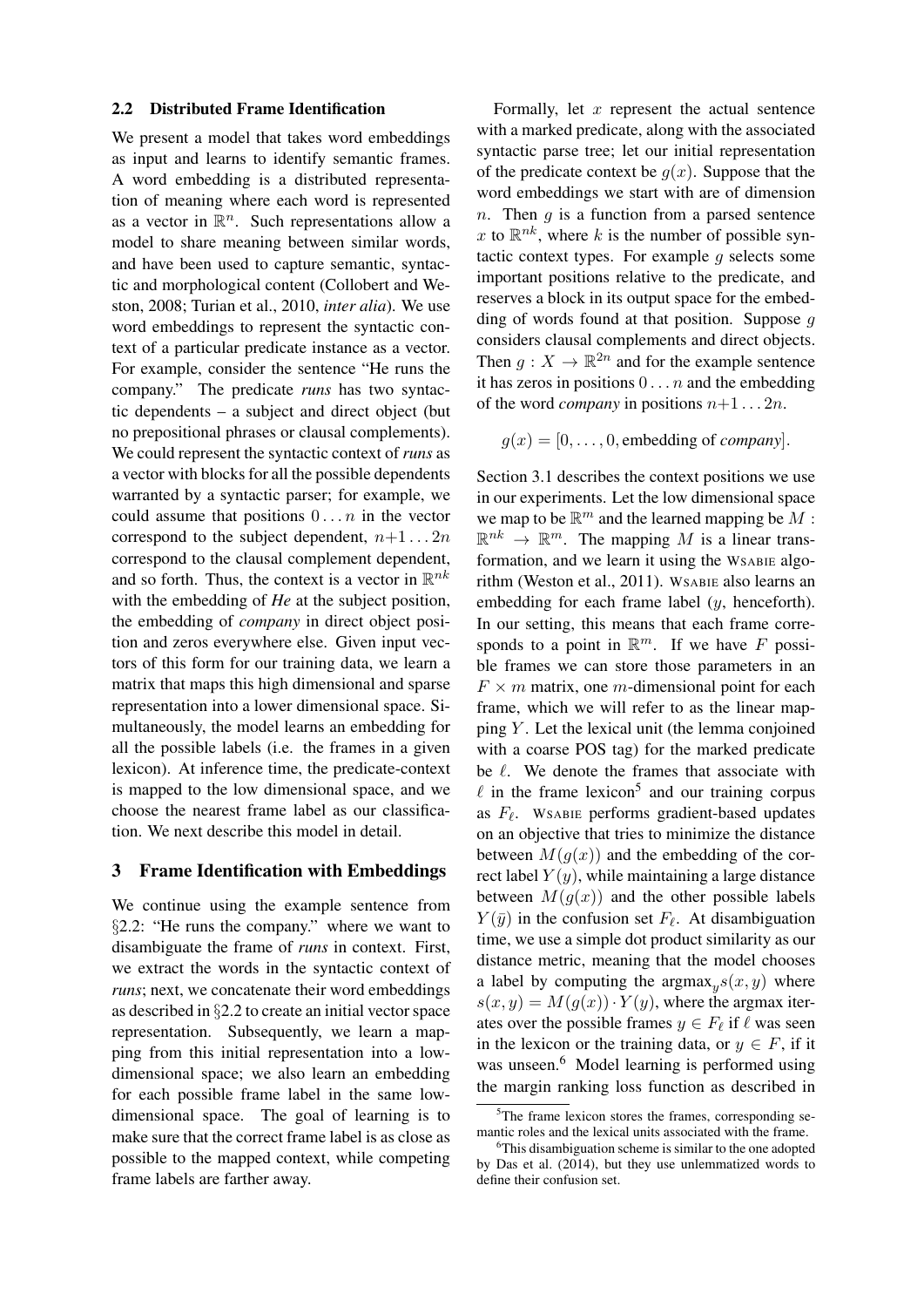

Figure 2: Context representation extraction for the embedding model. Given a dependency parse (1) the model extracts all words matching a set of paths from the frame evoking predicate and its direct dependents (2). The model computes a composed representation of the predicate instance by using distributed vector representations for words  $(3)$  – the (red) vertical embedding vectors for each word are concatenated into a long vector. Finally, we learn a linear transformation function parametrized by the context blocks (4).

Weston et al. (2011), and in more detail in section 3.2.

Since WSABIE learns a single mapping from  $q(x)$ to  $\mathbb{R}^m$ , parameters are shared between different words and different frames. So for example "He *runs* the company" could help the model disambiguate "He *owns* the company." Moreover, since  $g(x)$  relies on word embeddings rather than word identities, information is shared between words. For example "*He* runs *the company*" could help us to learn about "*She* runs *a corporation*".

## 3.1 Context Representation Extraction

In principle  $q(x)$  could be any feature function, but we performed an initial investigation of two particular variants. In both variants, our representation is a block vector where each block corresponds to a syntactic position relative to the predicate, and each block's values correspond to the embedding of the word at that position.

Direct Dependents The first context function we considered corresponds to the examples in §3. To elaborate, the positions of interest are the labels of the direct dependents of the predicate, so  $k$  is the number of labels that the dependency parser can produce. For example, if the label on the edge between *runs* and *He* is nsubj, we would put the embedding of *He* in the block corresponding to nsubj. If a label occurs multiple times, then the embeddings of the words below this label are averaged.

Unfortunately, using only the direct dependents can miss a lot of useful information. For example, topicalization can place discriminating information farther from the predicate. Consider "He *runs* the *company*." vs. "It was the *company* that he *runs*." In the second sentence, the discriminating word, *company* dominates the predicate *runs*. Similarly, predicates in embedded clauses may have a distant agent which cannot be captured using direct dependents. Consider "*The athlete ran* the marathon." vs. "*The athlete* prepared himself for three months to *run* the marathon." In the second example, for the predicate *run*, the agent *The athlete* is not a direct dependent, but is connected via a longer dependency path.

Dependency Paths To capture more relevant context, we developed a second context function as follows. We scanned the training data for a given task (either the PropBank or the FrameNet domains) for the dependency paths that connected the gold predicates to the gold semantic arguments. This set of dependency paths were deemed as possible positions in the initial vector space representation. In addition, akin to the first context function, we also added all dependency labels to the context set. Thus for this context function, the block cardinality  $k$  was the sum of the number of scanned gold dependency path types and the number of dependency labels. Given a predicate in its sentential context, we therefore extract only those context words that appear in positions warranted by the above set. See Figure 2 for an illustration of this process.

We performed initial experiments using context extracted from 1) direct dependents, 2) dependency paths, and 3) both. For all our experiments, setting 3) which concatenates the direct dependents and dependency path always dominated the other two, so we only report results for this setting.

## 3.2 Learning

We model our objective function following Weston et al. (2011), using a weighted approximaterank pairwise loss, learned with stochastic gradient descent. The mapping from  $q(x)$  to the low dimensional space  $\mathbb{R}^m$  is a linear transformation, so the model parameters to be learnt are the matrix  $M \in \mathbb{R}^{nk \times m}$  as well as the embedding of each possible frame label, represented as another matrix  $Y \in \mathbb{R}^{F \times m}$  where there are F frames in total. The training objective function minimizes:

$$
\sum_{x} \sum_{\bar{y}} L\big( rank_y(x) \big) \max(0, \gamma + s(x, y) - s(x, \bar{y})).
$$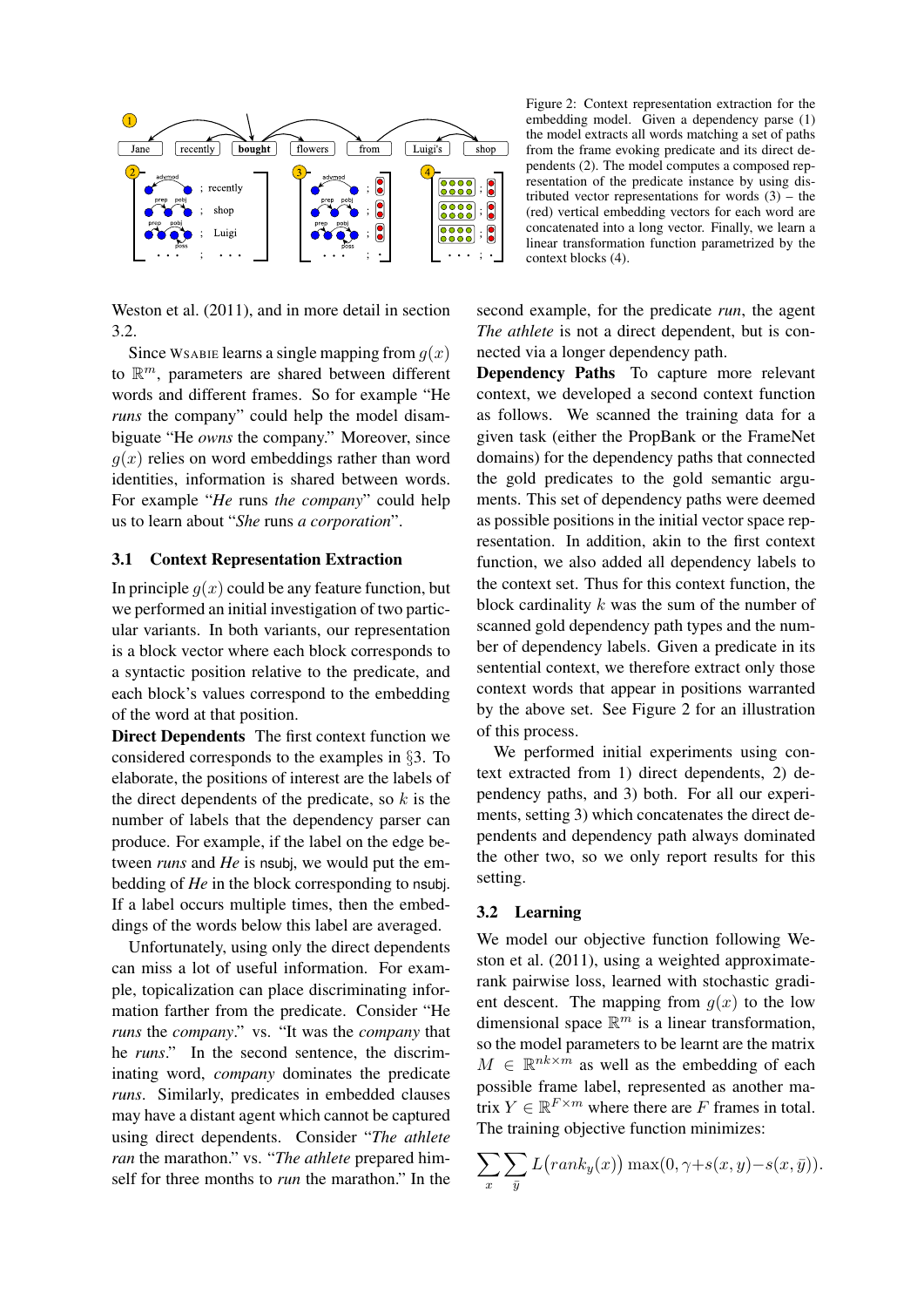where  $x, y$  are the training inputs and their corresponding correct frames, and  $\bar{y}$  are negative frames,  $\gamma$  is the margin. Here,  $rank_u(x)$  is the rank of the positive frame y relative to all the negative frames:

$$
rank_y(x) = \sum_{\bar{y}} I(s(x, y) \le \gamma + s(x, \bar{y})),
$$

and  $L(\eta)$  converts the rank to a weight. Choosing  $L(\eta) = C\eta$  for any positive constant C optimizes the mean rank, whereas a weighting such as  $L(\eta) = \sum_{i=1}^{\eta} 1/i$  (adopted here) optimizes the top of the ranked list, as described in (Usunier et al., 2009). To train with such an objective, stochastic gradient is employed. For speed the computation of  $rank_y(x)$  is then replaced with a sampled approximation: sample  $N$  items  $\bar{y}$  until a violation is found, i.e.  $\max(0, \gamma + s(x, \bar{y})$  –  $s(x, y)$ ) > 0 and then approximate the rank with  $(F-1)/N$ , see Weston et al. (2011) for more details on this procedure. For the choices of the stochastic gradient learning rate, margin  $(\gamma)$  and dimensionality  $(m)$ , please refer to §5.4-§5.5.

Note that an alternative approach could learn only the matrix  $M$ , and then use a  $k$ -nearest neighbor classifier in  $\mathbb{R}^m$ , as in Weinberger and Saul (2009). The advantage of learning an embedding for the frame labels is that at inference time we need to consider only the set of labels for classification rather than all training examples. Additionally, since we use a frame lexicon that gives us the possible frames for a given predicate, we usually only consider a handful of candidate labels. If we used all training examples for a given predicate for finding a nearest-neighbor match at inference time, we would have to consider many more candidates, making the process very slow.

#### 4 Argument Identification

Here, we briefly describe the argument identification model used in our frame-semantic parsing experiments, post frame identification. Given  $x$ , the sentence with a marked predicate, the argument identification model assumes that the predicate frame  $y$  has been disambiguated. From a frame lexicon, we look up the set of semantic roles  $\mathcal{R}_y$  that associate with y. This set also contains the null role  $r_{\emptyset}$ . From x, a rule-based candidate argument extraction algorithm extracts a set of spans A that could potentially serve as the overt<sup>7</sup> argu-



- *missingsubj*, conjoined with the dependency path
- *missingsubj*, conjoined with the dependency path from the verb dominating the predicate to  $a$ 's head

Table 1: Argument identification features. The span in consideration is termed  $a$ . Every feature in this list has two versions, one conjoined with the given role  $r$  and the other conjoined with both  $r$  and the frame  $y$ . The feature with a  $*$  superscript is only conjoined with the role to reduce its sparsity.

ments  $A_y$  for y (see §5.4-§5.5 for the details of the candidate argument extraction algorithms).

Learning Given training data of the form  $\langle\langle x^{(i)}, y^{(i)}, \mathcal{M}^{(i)} \rangle\rangle_{i=1}^N$ , where,

$$
\mathcal{M} = \{ (r, a) : r \in \mathcal{R}_y, a \in \mathcal{A} \cup \mathcal{A}_y \}, \quad (1)
$$

a set of tuples that associates each role r in  $\mathcal{R}_y$ with a span a according to the gold data. Note that this mapping associates spans with the null role  $r_{\phi}$ as well. We optimize the following log-likelihood to train our model:

$$
\max_{\boldsymbol{\theta}} \sum_{i=1}^N \sum_{j=1}^{\vert \mathcal{M}^{(i)} \vert} \log p_{\boldsymbol{\theta}} \big( (r,a)_j \vert x,y, \mathcal{R}_y \big) - C \|\boldsymbol{\theta}\|_2^2
$$

where  $p_{\theta}$  is a log-linear model normalized over the set  $\mathcal{R}_y$ , with features described in Table 1. We set  $C = 1.0$  and use L-BFGS (Liu and Nocedal, 1989) for training.

Inference Although our learning mechanism uses a local log-linear model, we perform inference globally on a per-frame basis by applying hard structural constraints. Following Das et al. (2014) and Punyakanok et al. (2008) we use the log-probability of the local classifiers as a score in an integer linear program (ILP) to assign roles subject to hard constraints described in §5.4 and §5.5. We use an off-the-shelf ILP solver for inference.

 $7By$  overtness, we mean the non-null instantiation of a semantic role in a frame-semantic parse.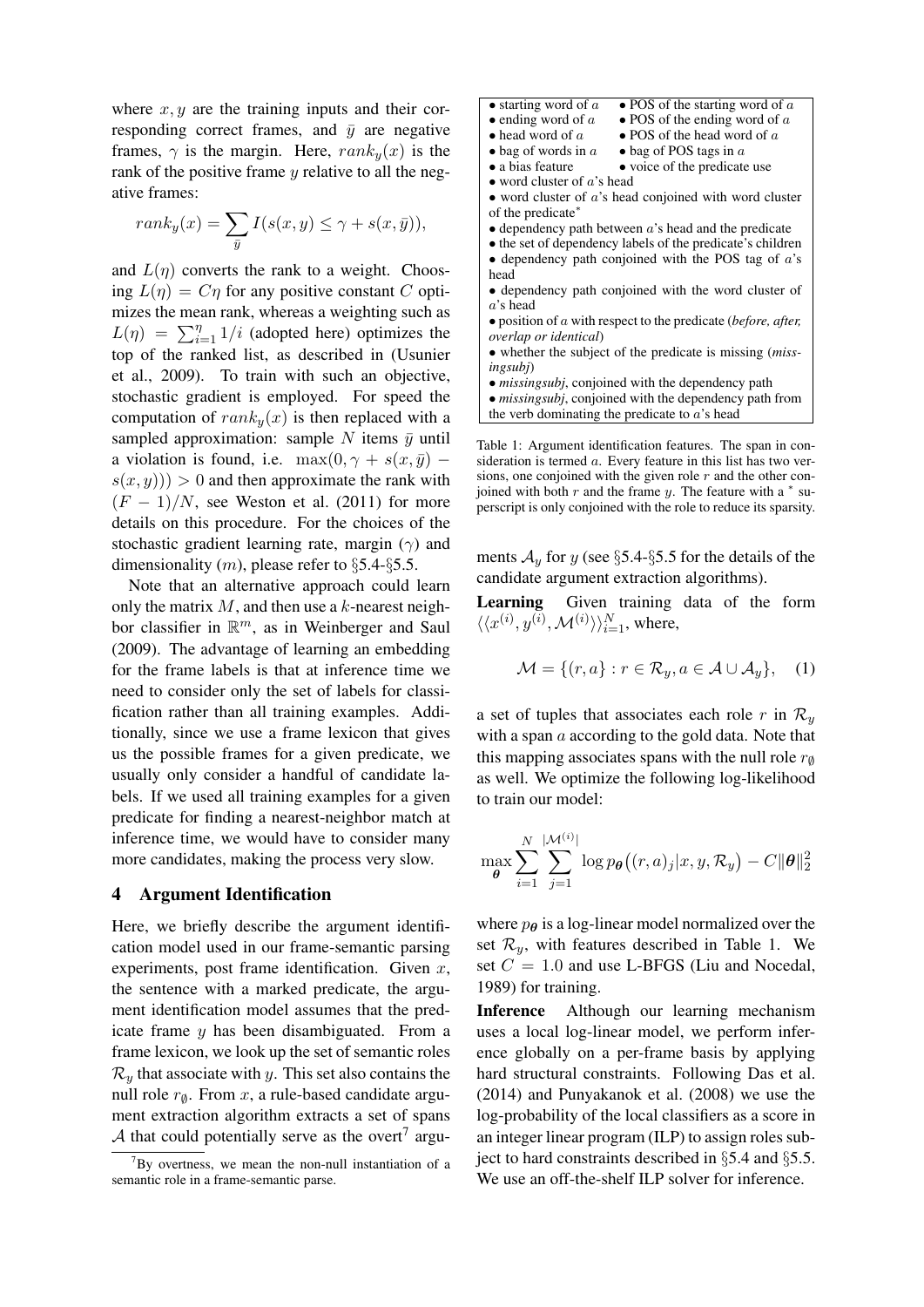# 5 Experiments

In this section, we present our experiments and the results achieved. We evaluate our novel frame identification approach in isolation and also conjoined with argument identification resulting in full frame-semantic structures; before presenting our model's performance we first focus on the datasets, baselines and the experimental setup.

# 5.1 Data

We evaluate our models on both FrameNet- and PropBank-style structures. For FrameNet, we use the full-text annotations in the FrameNet 1.5 release<sup>8</sup> which was used by Das et al.  $(2014, \S3.2)$ . We used the same test set as Das et al. containing 23 documents with 4,458 predicates. Of the remaining 55 documents, 16 documents were randomly chosen for development.<sup>9</sup>

For experiments with PropBank, we used the Ontonotes corpus (Hovy et al., 2006), version 4.0, and only made use of the Wall Street Journal documents; we used sections 2-21 for training, section 24 for development and section 23 for testing. This resembles the setup used by Punyakanok et al. (2008). All the verb frame files in Ontonotes were used for creating our frame lexicon.

#### 5.2 Frame Identification Baselines

For comparison, we implemented a set of baseline models, with varying feature configurations. The baselines use a log-linear model that models the following probability at training time:

$$
p(y|x,\ell) = \frac{e^{\psi \cdot \mathbf{f}(y,x,\ell)}}{\sum_{\bar{y} \in F_{\ell}} e^{\psi \cdot \mathbf{f}(\bar{y},x,\ell)}}
$$
(2)

At test time, this model chooses the best frame as  $argmax_{y} \psi \cdot f(y, x, \ell)$  where argmax iterates over the possible frames  $y \in F_\ell$  if  $\ell$  was seen in the lexicon or the training data, or  $y \in F$ , if it was unseen, like the disambiguation scheme of §3. We train this model by maximizing  $L_2$  regularized log-likelihood, using L-BFGS; the regularization constant was set to 0.1 in all experiments.

For comparison with our model from §3, which we call WSABIE EMBEDDING, we implemented two baselines with the log-linear model. Both the baselines use features very similar to the input representations described in §3.1. The first one computes the direct dependents and dependency paths

as described in §3.1 but conjoins them with the word identity rather than a word embedding. Additionally, this model uses the un-conjoined words as backoff features. This would be a standard NLP approach for the frame identification problem, but is surprisingly competitive with the state of the art. We call this baseline LOG-LINEAR WORDS. The second baseline, tries to decouple the WSABIE training from the embedding input, and trains a log linear model using the embeddings. So the second baseline has the same input representation as WSABIE EMBEDDING but uses a log-linear model instead of WSABIE. We call this model LOG-LINEAR EMBED-DING.

#### 5.3 Common Experimental Setup

We process our PropBank and FrameNet training, development and test corpora with a shift-reduce dependency parser that uses the Stanford conventions (de Marneffe and Manning, 2013) and uses an arc-eager transition system with beam size of 8; the parser and its features are described by Zhang and Nivre (2011). Before parsing the data, it is tagged with a POS tagger trained with a conditional random field (Lafferty et al., 2001) with the following emission features: word, the word cluster, word suffixes of length 1, 2 and 3, capitalization, whether it has a hyphen, digit and punctuation. Beyond the bias transition feature, we have two cluster features for the left and right words in the transition. We use Brown clusters learned using the algorithm of Uszkoreit and Brants (2008) on a large English newswire corpus for cluster features. We use the same word clusters for the argument identification features in Table 1.

We learn the initial embedding representations for our frame identification model (§3) using a deep neural language model similar to the one proposed by Bengio et al. (2003). We use 3 hidden layers each with 1024 neurons and learn a 128 dimensional embedding from a large corpus containing over 100 billion tokens. In order to speed up learning, we use an unnormalized output layer and a hinge-loss objective. The objective tries to ensure that the correct word scores higher than a random incorrect word, and we train with minibatch stochastic gradient descent.

## 5.4 Experimental Setup for FrameNet

Hyperparameters For our frame identification model with embeddings, we search for the WSA-BIE hyperparameters using the development data.

<sup>8</sup> See https://framenet.icsi.berkeley.edu.

<sup>&</sup>lt;sup>9</sup>These documents are listed in appendix A.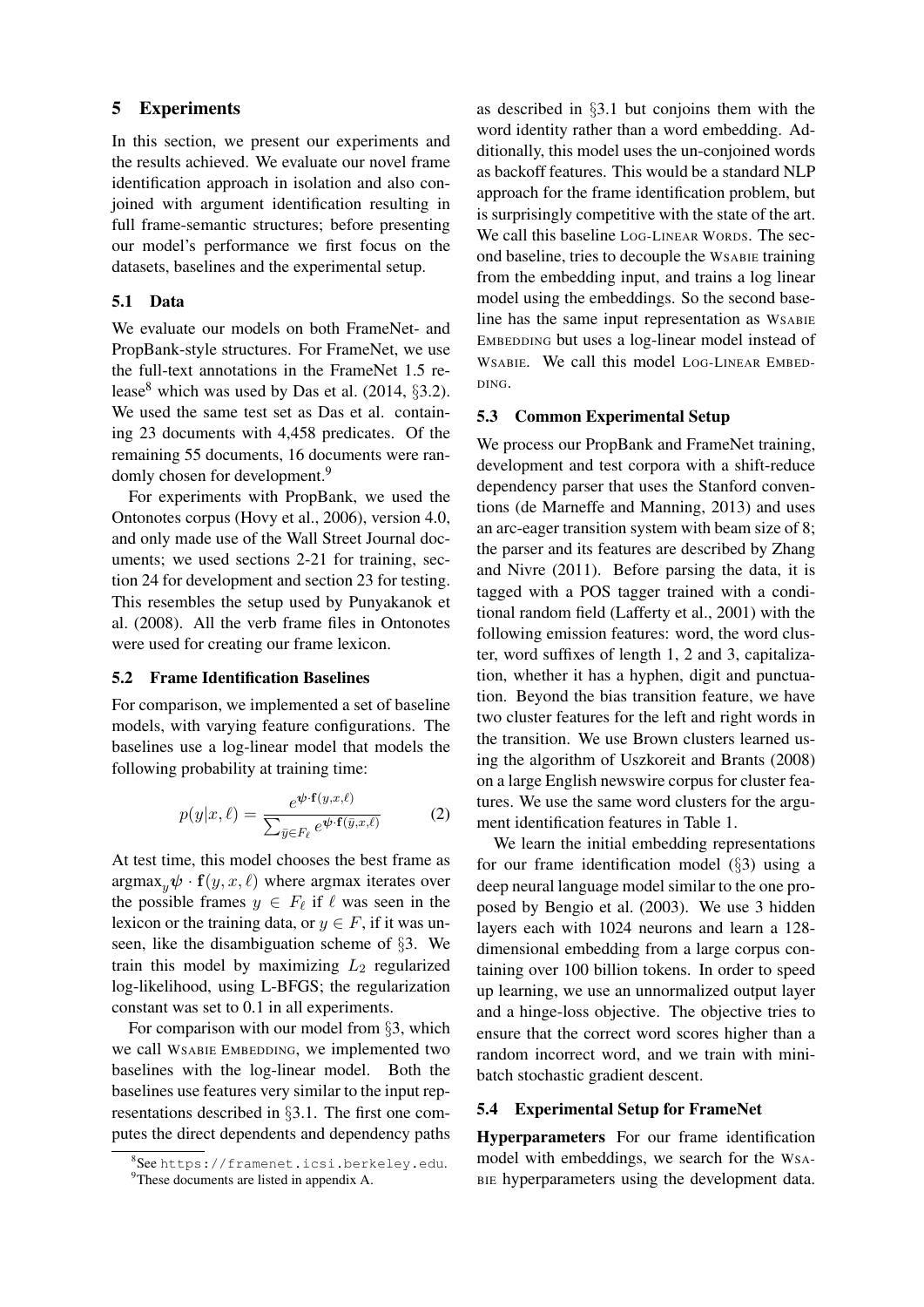|                  |       |                                   |                        | <b>SEMAFOR LEXICON</b> |           |                     | <b>FULL LEXICON</b> |           |       |  |
|------------------|-------|-----------------------------------|------------------------|------------------------|-----------|---------------------|---------------------|-----------|-------|--|
| Development Data |       | Model                             |                        | All                    | Ambiguous | Rare                | All                 | Ambiguous | Rare  |  |
|                  |       | <b>LOG-LINEAR WORDS</b>           |                        | 89.21                  | 72.33     | 88.22               | 89.28               | 72.33     | 88.37 |  |
|                  |       | <b>LOG-LINEAR EMBEDDING</b>       |                        | 88.66                  | 72.41     | 87.53               | 88.74               | 72.41     | 87.68 |  |
|                  |       | WSABIE EMBEDDING $(\S3)$          |                        | 90.78                  | 76.43     | 90.18               | 90.90               | 76.83     | 90.18 |  |
|                  |       |                                   | <b>SEMAFOR LEXICON</b> |                        |           | <b>FULL LEXICON</b> |                     |           |       |  |
|                  | Model |                                   | All                    | Ambiguous              | Rare      | Unseen              | All                 | Ambiguous | Rare  |  |
|                  |       | Das et al. (2014) supervised      | 82.97                  | 69.27                  | 80.97     | 23.08               |                     |           |       |  |
|                  |       | Das et al. $(2014)$ best<br>83.60 |                        | 69.19                  | 82.31     | 42.67               |                     |           |       |  |
| Test Data        |       | <b>LOG-LINEAR WORDS</b><br>84.53  |                        | 70.55                  | 81.65     | 27.27               | 87.33               | 70.55     | 87.19 |  |
|                  |       | <b>LOG-LINEAR EMBEDDING</b>       | 83.94                  | 70.26                  | 81.03     | 27.97               | 86.94               | 70.26     | 86.56 |  |
|                  |       | WSABIE EMBEDDING $(\S3)$          | 86.49                  | 73.39                  | 85.22     | 46.15               | 88.41               | 73.10     | 88.93 |  |

Table 2: Frame identification results for FrameNet. See §5.6.

|                  |                           | <b>SEMAFOR LEXICON</b> |        | <b>FULL LEXICON</b> |           |        |       |
|------------------|---------------------------|------------------------|--------|---------------------|-----------|--------|-------|
|                  | Model                     | Precision              | Recall | $F_1$               | Precision | Recall |       |
|                  | <b>LOG-LINEAR WORDS</b>   | 76.97                  | 63.37  | 69.51               | 77.02     | 63.55  | 69.64 |
| Development Data | WSABIE EMBEDDING $(\S$ 3) | 78.33                  | 64.51  | 70.75               | 78.33     | 64.53  | 70.76 |
|                  | Das et al. supervised     | 67.81                  | 60.68  | 64.05               |           |        |       |
|                  | Das et al. best           | 68.33                  | 61.14  | 64.54               |           |        |       |
| Test Data        | <b>LOG-LINEAR WORDS</b>   | 71.21                  | 63.37  | 67.06               | 73.31     | 65.20  | 69.01 |
|                  | WSABIE EMBEDDING $(\S$ 3) | 73.00                  | 64.87  | 68.69               | 74.29     | 66.02  | 69.91 |

Table 3: Full structure prediction results for FrameNet; this reports frame and argument identification performance jointly. We skip LOG-LINEAR EMBEDDING because it underperforms all other models by a large margin.

We search for the stochastic gradient learning rate in  $\{0.0001, 0.001, 0.01\}$ , the margin  $\gamma \in$  $\{0.001, 0.01, 0.1, 1\}$  and the dimensionality of the final vector space  $m \in \{256, 512\}$ , to maximize the frame identification accuracy of *ambiguous* lexical units; by ambiguous, we imply lexical units that appear in the training data or the lexicon with more than one semantic frame. The underlined values are the chosen hyperparameters used to analyze the test data.

Argument Candidates The candidate argument extraction method used for the FrameNet data, (as mentioned in §4) was adapted from the algorithm of Xue and Palmer (2004) applied to dependency trees. Since the original algorithm was designed for verbs, we added a few extra rules to handle non-verbal predicates: we added 1) the predicate itself as a candidate argument, 2) the span ranging from the sentence position to the right of the predicate to the rightmost index of the subtree headed by the predicate's head; this helped capture cases like "a *few* months" (where *few* is the predicate and months is the argument), and 3) the span ranging from the leftmost index of the subtree headed by the predicate's head to the position immediately before the predicate, for cases like "your gift *to* Goodwill" (where *to* is the predicate and your gift is the argument). $10$ 

Frame Lexicon In our experimental setup, we scanned the XML files in the "frames" directory of the FrameNet 1.5 release, which lists all the frames, the corresponding roles and the associated lexical units, and created a frame lexicon to be used in our frame and argument identification models. We noted that this renders every lexical unit as *seen*; in other words, at frame disambiguation time on our test set, for all instances, we only had to score the frames in  $F_\ell$  for a predicate with lexical unit  $\ell$  (see §3 and §5.2). We call this setup FULL LEXICON. While comparing with prior state of the art on the same corpus, we noted that Das et al. (2014) found several unseen predicates at test time.<sup>11</sup> For fair comparison, we took the lexical units for the predicates that Das et al. considered as seen, and constructed a lexicon with only those; training instances, if any, for the unseen predicates under Das et al.'s setup were thrown out as well. We call this setup SEMAFOR LEXICON.<sup>12</sup> We also experimented on the set of unseen instances used by Das et al.

ILP constraints For FrameNet, we used three ILP constraints during argument identification  $(\S4)$ . 1) each span could have only one role, 2) each core role could be present only once, and 3) all overt arguments had to be non-overlapping.

 $10$ Note that Das et al. (2014) describe the state of the art in FrameNet-based analysis, but their argument identification strategy considered all possible dependency subtrees in

a parse, resulting in a much larger search space.

 $11$ Instead of using the frame files, Das et al. built a frame lexicon from FrameNet's exemplars and the training corpus.

 $12$ We got Das et al.'s seen predicates from the authors.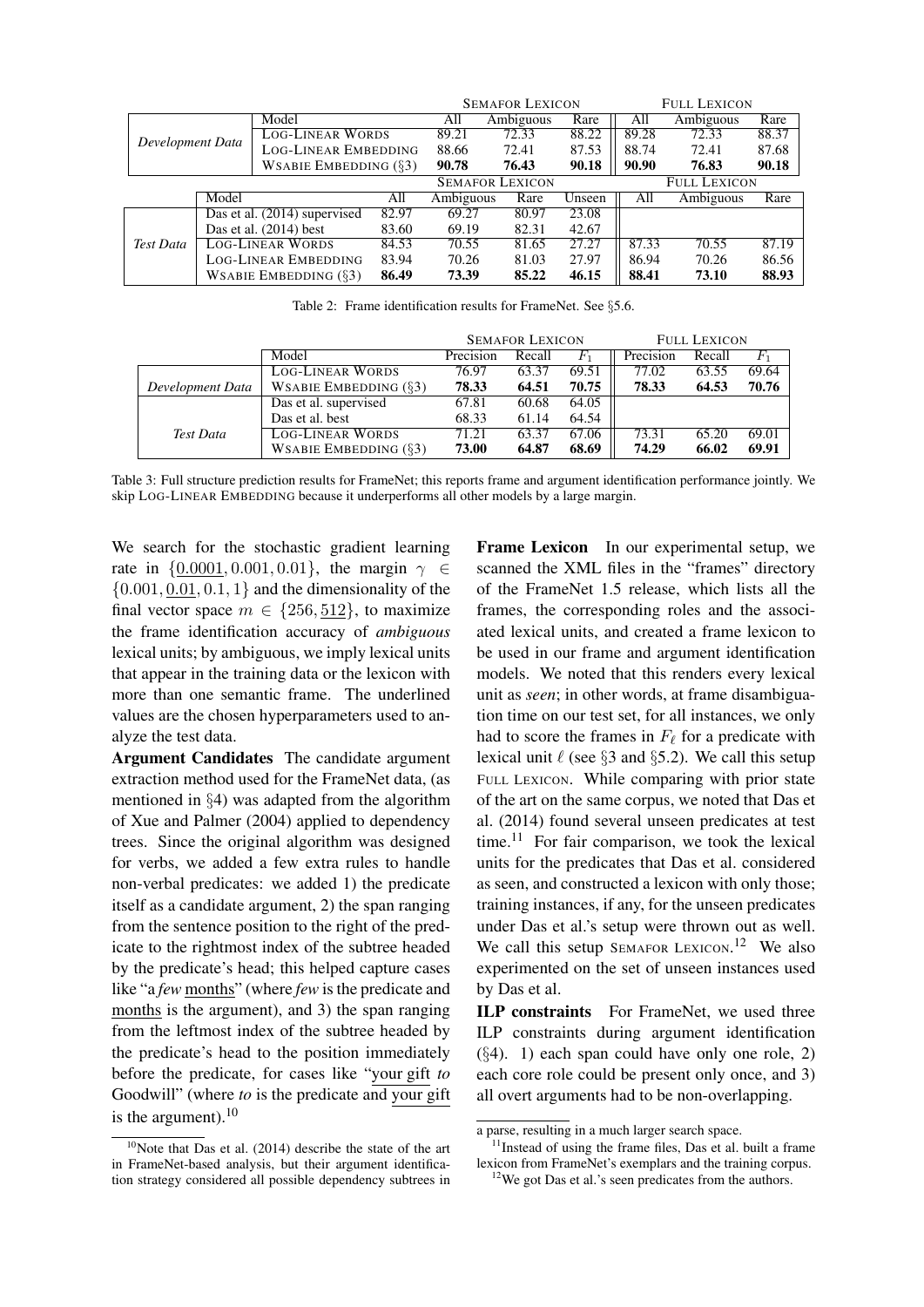| Model                                    | All   | Ambiguous | Rare  |  |
|------------------------------------------|-------|-----------|-------|--|
| <b>LOG-LINEAR WORDS</b>                  | 94.21 | 90.54     | 93.33 |  |
| <b>LOG-LINEAR EMBEDDING</b>              | 93.81 | 89.86     | 93.73 |  |
| WSABIE EMBEDDING $(\S$ 3)                | 94.79 | 91.52     | 92.55 |  |
| Dev data $\uparrow \downarrow$ Test data |       |           |       |  |
| Model                                    | All   | Ambiguous | Rare  |  |
| <b>LOG-LINEAR WORDS</b>                  | 94.74 | 92.07     | 91.32 |  |
| <b>LOG-LINEAR EMBEDDING</b>              | 94.04 | 90.95     | 90.97 |  |
| WSABIE EMBEDDING $(\S3)$                 | 94.56 | 91.82     | 90.62 |  |

Table 4: Frame identification accuracy results for PropBank. The model and the column names have the same semantics as Table 2.

| Model                                    | р     | R     | F1      |
|------------------------------------------|-------|-------|---------|
| <b>LOG-LINEAR WORDS</b>                  | 80.02 | 75.58 | 77.74   |
| WSABIE EMBEDDING $(\S 3)$                | 80.06 | 75.74 | 77.84   |
| Dev data $\uparrow \downarrow$ Test data |       |       |         |
| Model                                    |       | R     | $F_{1}$ |
| <b>LOG-LINEAR WORDS</b>                  | 81.55 | 77.83 | 79.65   |
| WSABIE EMBEDDING $(\S$ 3)                | 81.32 | 77.97 | 79.61   |

Table 5: Full frame-structure prediction results for Propbank. This is a metric that takes into account frames and arguments together. See §5.7 for more details.

# 5.5 Experimental Setup for PropBank

Hyperparameters As in §5.4, we made a hyperparameter sweep in the same space. The chosen learning rate was 0.01, while the other values were  $\gamma = 0.01$  and  $m = 512$ . Ambiguous lexical units were used for this selection process.

Argument Candidates For PropBank we use the algorithm of Xue and Palmer (2004) applied to dependency trees.

Frame Lexicon For the PropBank experiments we scanned the frame files for propositions in Ontonotes 4.0, and stored possible core roles for each verb frame. The lexical units were simply the verb associating with the verb frames. There were no unseen verbs at test time.

ILP constraints We used the constraints of Punyakanok et al. (2008).

#### 5.6 FrameNet Results

Table 2 presents accuracy results on frame identification.<sup>13</sup> We present results on all predicates, ambiguous predicates seen in the lexicon or the training data, and rare ambiguous predicates that appear  $\leq 11$  times in the training data. The Ws-ABIE EMBEDDING model from §3 performs significantly better than the LOG-LINEAR WORDS baseline, while LOG-LINEAR EMBEDDING underperforms in every metric. For the SEMAFOR LEXICON setup, we also compare with the state of the art from Das

| Model                                    | P     | R     | $F_{1}$ |
|------------------------------------------|-------|-------|---------|
| <b>LOG-LINEAR WORDS</b>                  | 77.29 | 71.50 | 74.28   |
| WSABIE EMBEDDING $(\S$ 3)                | 77.13 | 71.32 | 74.11   |
| Dev data $\uparrow \downarrow$ Test data |       |       |         |
| Model                                    | P     | R     | $F_1$   |
| <b>LOG-LINEAR WORDS</b>                  | 79.47 | 75.11 | 77.23   |
| WSABIE EMBEDDING $(\S 3)$                | 79.36 | 75.04 | 77.14   |
| Punyakanok et al. Collins                | 75.92 | 71.45 | 73.62   |
| Punyakanok et al. Charniak               | 77.09 | 75.51 | 76.29   |
| Punyakanok et al. Combined               | 80.53 | 76.94 | 78.69   |

Table 6: Argument only evaluation (semantic role labeling metrics) using the CoNLL 2005 shared task evaluation script (Carreras and Marquez, 2005). Results from Punyakanok et ` al. (2008) are taken from Table 11 of that paper.

et al. (2014), who used a semi-supervised learning method to improve upon a supervised latentvariable log-linear model. For unseen predicates from the Das et al. system, we perform better as well. Finally, for the FULL LEXICON setting, the absolute accuracy numbers are even better for our best model. Table 3 presents results on the full frame-semantic parsing task (measured by a reimplementation of the SemEval 2007 shared task evaluation script) when our argument identification model (§4) is used after frame identification. We notice similar trends as in Table 2, and our results outperform the previously published best results, setting a new state of the art.

## 5.7 PropBank Results

Table 4 shows frame identification results on the PropBank data. On the development set, our best model performs with the highest accuracy on all and ambiguous predicates, but performs worse on rare ambiguous predicates. On the test set, the LOG-LINEAR WORDS baseline performs best by a very narrow margin. See §6 for a discussion.

Table 5 presents results where we measure precision, recall and  $F_1$  for frames and arguments together; this strict metric penalizes arguments for mismatched frames, like in Table 3. We see the same trend as in Table 4. Finally, Table 6 presents SRL results that measures argument performance only, irrespective of the frame; we use the evaluation script from CoNLL 2005 (Carreras and Màrquez, 2005). We note that with a better frame identification model, our performance on SRL improves in general. Here, too, the embedding model barely misses the performance of the best baseline, but we are at par and sometimes better than the single parser setting of a state-of-the-art SRL system (Punyakanok et al.,  $2008$ ).<sup>14</sup>

<sup>&</sup>lt;sup>13</sup>We do not report partial frame accuracy that has been reported by prior work.

<sup>&</sup>lt;sup>14</sup>The last row of Table 6 refers to a system which used the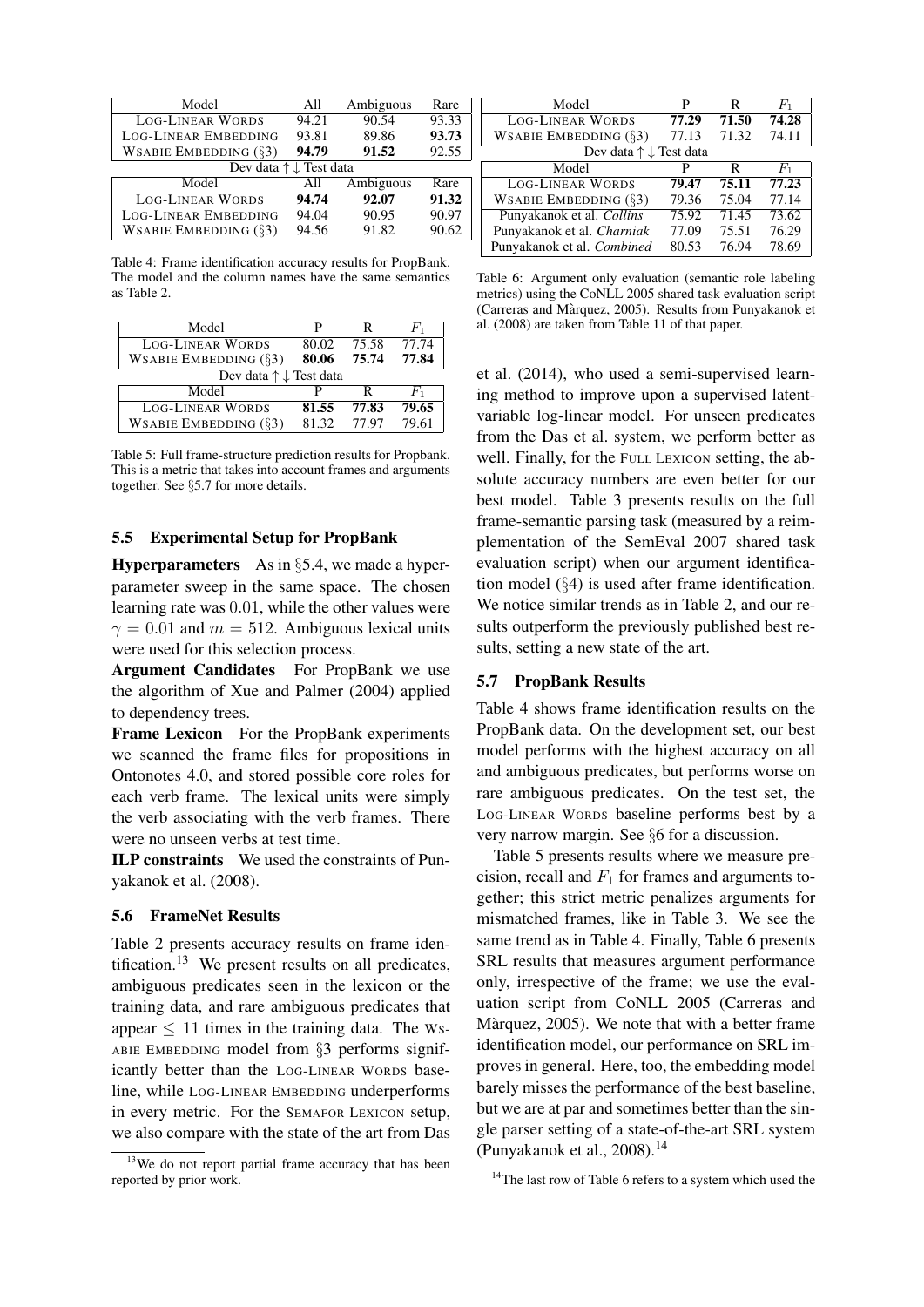## 6 Discussion

For FrameNet, the WSABIE EMBEDDING model we propose strongly outperforms the baselines on all metrics, and sets a new state of the art. We believe that the WSABIE EMBEDDING model performs better than the LOG-LINEAR EMBEDDING baseline (that uses the same input representation) because the former setting allows examples with different labels and confusion sets to share information; this is due to the fact that all labels live in the same label space, and a single projection matrix is shared across the examples to map the input features to this space. Consequently, the WSABIE EMBEDDING model can share more information between different examples in the training data than the LOG-LINEAR EMBEDDING model. Since the LOG-LINEAR WORDS model always performs better than the LOG-LINEAR EMBEDDING model, we conclude that the primary benefit does not come from the input embedding representation.<sup>15</sup>

On the PropBank data, we see that the LOG-LINEAR WORDS baseline has roughly the same performance as our model on most metrics: slightly better on the test data and slightly worse on the development data. This can be partially explained with the significantly larger training set size for PropBank, making features based on words more useful. Another important distinction between PropBank and FrameNet is that the latter shares frames between multiple lexical units. The effect of this is clearly observable from the "Rare" column in Table 4. WSABIE EMBEDDING performs poorly in this setting while LOG-LINEAR EMBEDDING performs well. Part of the explanation has to do with the specifics of WSABIE training. Recall that the WSABIE EMBEDDING model needs to estimate the label location in  $\mathbb{R}^m$  for each frame. In other words, it must estimate 512 parameters based on at most 10 training examples. However, since the input representation is shared across all frames, every other training example from all the lexical units affects the optimal estimate, since they all modify the joint parameter matrix  $M$ . By contrast, in the log-linear models each label has its own set of parameters, and they interact only via the normalization constant. The LOG-LINEAR WORDS model does not have this entanglement, but cannot share information between words. For PropBank, these drawbacks and benefits balance out and we see similar performance for LOG-LINEAR WORDS and LOG-LINEAR EMBEDDING. For FrameNet, estimating the label embedding is not as much of a problem because even if a lexical unit is rare, the potential frames can be frequent. For example, we might have seen the SENDING frame many times, even though *telex*.V is a rare lexical unit.

In comparison to prior work on FrameNet, even our baseline models outperform the previous state of the art. A particularly interesting comparison is between our LOG-LINEAR WORDS baseline and the supervised model of Das et al. (2014). They also use a log-linear model, but they incorporate a latent variable that uses WordNet (Fellbaum, 1998) to get lexical-semantic relationships and smooths over frames for ambiguous lexical units. It is possible that this reduces the model's power and causes it to over-generalize. Another difference is that when training the log-linear model, they normalize over all frames, while we normalize over the allowed frames for the current lexical unit. This would tend to encourage their model to expend more of its modeling power to rule out possibilities that will be pruned out at test time.

#### 7 Conclusion

We have presented a simple model that outperforms the prior state of the art on FrameNetstyle frame-semantic parsing, and performs at par with one of the previous-best single-parser systems on PropBank SRL. Unlike Das et al. (2014), our model does not rely on heuristics to construct a similarity graph and leverage WordNet; hence, in principle it is generalizable to varying domains, and to other languages. Finally, we presented results on PropBank-style semantic role labeling with a system that included the task of automatic verb frame identification, in tune with the FrameNet literature; we believe that such a system produces more interpretable output, both from the perspective of human understanding as well as downstream applications, than pipelines that are oblivious to the verb frame, only focusing on argument analysis.

## Acknowledgments

We thank Emily Pitler for comments on an early draft, and the anonymous reviewers for their valuable feedback.

combination of two syntactic parsers as input.

<sup>15</sup>One could imagine training a WSABIE model with word features, but we did not perform this experiment.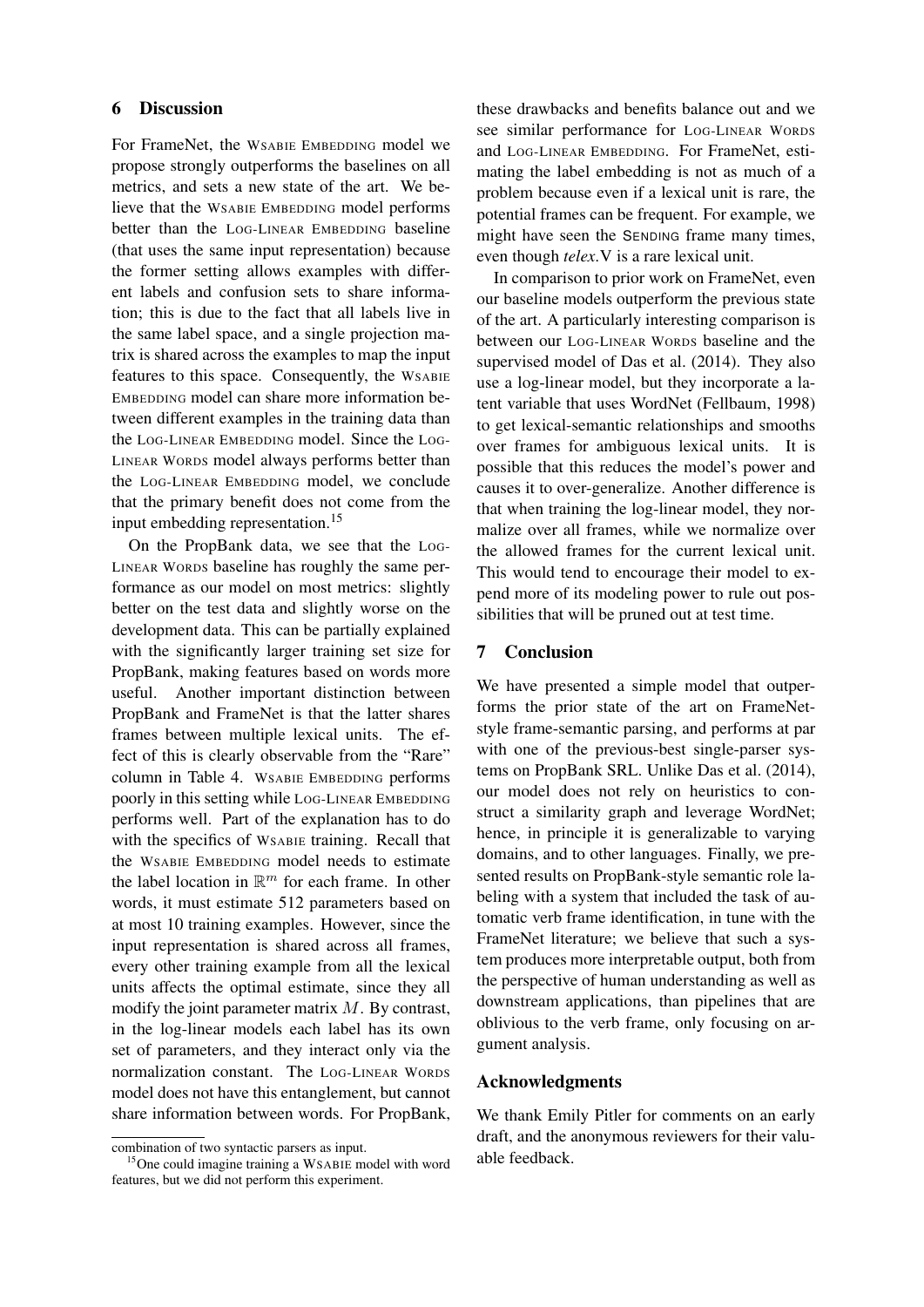#### References

- C. F. Baker, C. J. Fillmore, and J. B. Lowe. 1998. The berkeley framenet project. In *Proceedings of COLING-ACL*.
- C. Baker, M. Ellsworth, and K. Erk. 2007. SemEval-2007 Task 19: Frame semantic structure extraction. In *Proceedings of SemEval*.
- Y. Bengio, R. Ducharme, P. Vincent, and C. Jauvin. 2003. A neural probabilistic language model. *Journal of Machine Learning Research*, 3:1137–1155.
- X. Carreras and L. Màrquez. 2004. Introduction to the CoNLL-2004 shared task: Semantic role labeling. In *Proceedings of CoNLL*.
- X. Carreras and L. Màrquez. 2005. Introduction to the CoNLL-2005 shared task: semantic role labeling. In *Proceedings of CoNLL*.
- R. Collobert and J. Weston. 2008. A unified architecture for natural language processing: Deep neural networks with multitask learning. In *Proceedings of ICML*.
- D. Das, N. Schneider, D. Chen, and N. A. Smith. 2010. Probabilistic frame-semantic parsing. In *Proceedings of NAACL-HLT*.
- D. Das, D. Chen, A. F. T. Martins, N. Schneider, and N. A. Smith. 2014. Frame-semantic parsing. *Computational Linguistics*, 40(1):9–56.
- M.-C. de Marneffe and C. D. Manning, 2013. *Stanford typed dependencies manual*.
- C. Fellbaum, editor. 1998. *WordNet: an electronic lexical database*.
- C. J. Fillmore, C. R. Johnson, and M. R. Petruck. 2003. Background to FrameNet. *International Journal of Lexicography*, 16(3):235–250.
- C. J. Fillmore. 1982. Frame Semantics. In *Linguistics in the Morning Calm*, pages 111–137. Hanshin Publishing Co., Seoul, South Korea.
- D. Gildea and D. Jurafsky. 2002. Automatic labeling of semantic roles. *Computational Linguistics*, 28(3):245–288.
- E. Hovy, M. Marcus, M. Palmer, L. Ramshaw, and R. Weischedel. 2006. Ontonotes: The 90 In *Proceedings of NAACL-HLT*.
- R. Johansson and P. Nugues. 2007. LTH: semantic structure extraction using nonprojective dependency trees. In *Proceedings of SemEval*.
- A. Klementiev, I. Titov, and B. Bhattarai. 2012. Inducing crosslingual distributed representations of words. In *Proceedings of COLING*.
- J. Lafferty, A. McCallum, and F. Pereira. 2001. Conditional random fields: Probabilistic models for segmenting and labeling sequence data. In *Proceedings of ICML*.
- D. C. Liu and J. Nocedal. 1989. On the limited memory BFGS method for large scale optimization. *Mathematical Programming*, 45(3):503 – 528.
- L. Marquez, X. Carreras, K. C. Litkowski, and ` S. Stevenson. 2008. Semantic role labeling: an introduction to the special issue. *Computational Linguistics*, 34(2):145–159.
- A. Meyers, R. Reeves, C. Macleod, R. Szekely, V. Zielinska, B. Young, and R. Grishman. 2004. The NomBank project: An interim report. In *Proceedings of NAACL/HLT Workshop on Frontiers in Corpus Annotation*.
- J. Mitchell and M. Lapata. 2008. Vector-based models of semantic composition. In *Proceedings of ACL-HLT*.
- M. Palmer, D. Gildea, and P. Kingsbury. 2005. The Proposition bank: An annotated corpus of semantic roles. *Computational Linguistics*, 31(1):71–106.
- V. Punyakanok, D. Roth, and W. Yih. 2008. The importance of syntactic parsing and inference in semantic role labeling. *Computational Linguistics*, 34(2):257–287.
- R. Socher, J. Pennington, E. H. Huang, A. Y. Ng, and C. D. Manning. 2011. Semi-supervised recursive autoencoders for predicting sentiment distributions. In *Proceedings of EMNLP*.
- J. Turian, L. Ratinov, and Y. Bengio. 2010. Word representations: A simple and general method for semi-supervised learning. In *Proceedings of ACL*, Stroudsburg, PA, USA.
- N. Usunier, D. Buffoni, and P. Gallinari. 2009. Ranking with ordered weighted pairwise classification. In *ICML*.
- J. Uszkoreit and T. Brants. 2008. Distributed word clustering for large scale class-based language modeling in machine translation. In *Proceedings of ACL-HLT*.
- K. Q. Weinberger and L. K. Saul. 2009. Distance metric learning for large margin nearest neighbor classification. *Journal of Machine Learning Research*, 10:207–244.
- J. Weston, S. Bengio, and N. Usunier. 2011. Wsabie: Scaling up to large vocabulary image annotation. In *Proceedings of IJCAI*.
- N. Xue and M. Palmer. 2004. Calibrating features for semantic role labeling. In *Proceedings of EMNLP 2004*.
- Y. Zhang and J. Nivre. 2011. Transition-based dependency parsing with rich non-local features. In *Proceedings of ACL-HLT*.